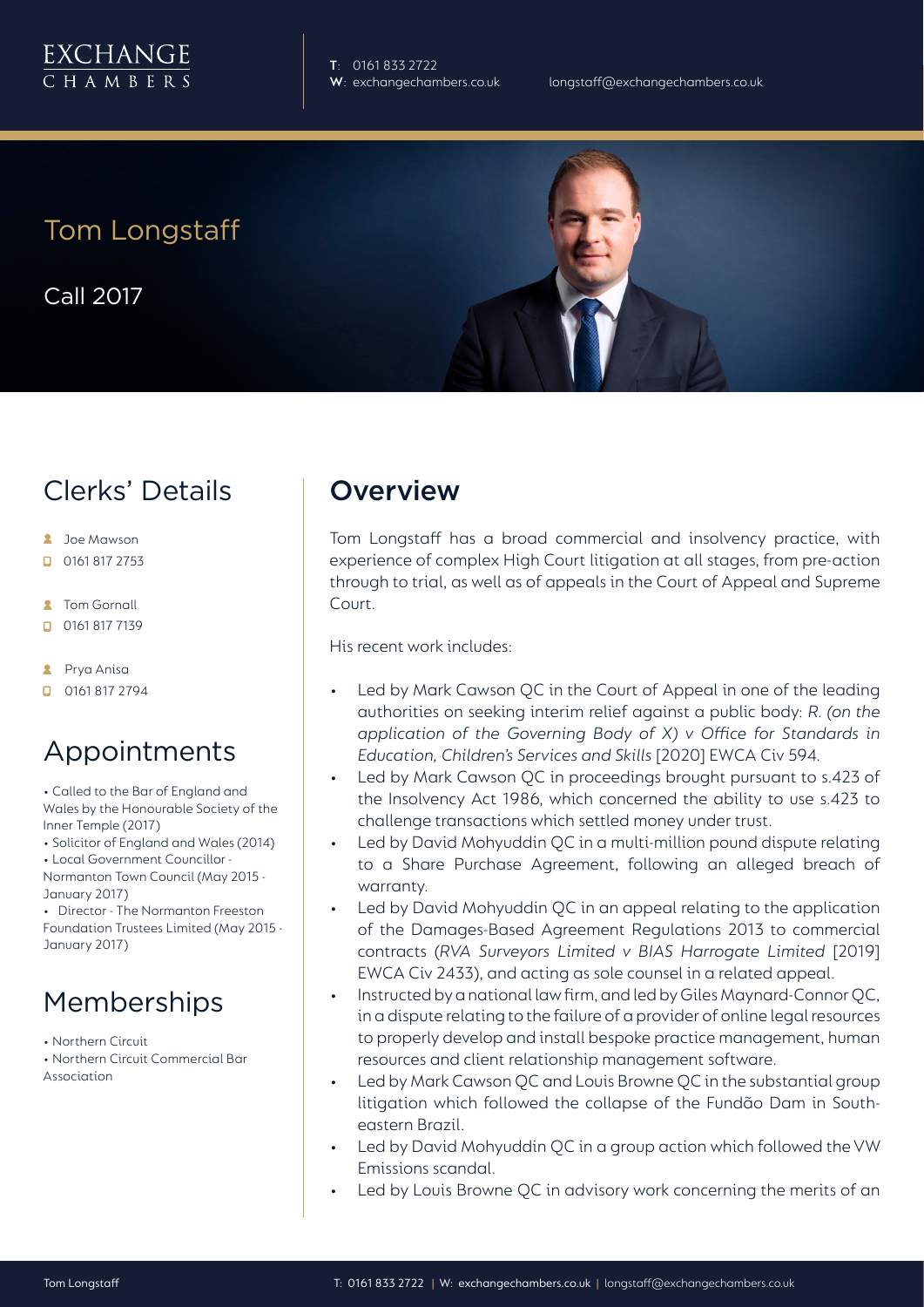application for a Group Litigation Order in respect of a substantial number of consumer claims.

- Instructed as sole Counsel by a leading provider of postal services in the United Kingdom to advise on the ability to terminate a contract with a value of approximately £340 million per annum.
- Acting for Oldham Athletic Football Club following an application to place the club into administration.
- Acting in a dispute between a Super League Rugby League team and the owners of the stadium, which followed a without notice application for interim relief to enforce the alleged terms of an agreement.
- Acting for a former director of Bury Football Club in bankruptcy proceedings.
- Acting in a number of high-profile insolvency matters, including *BHS* and *Pizza Express*.
- Acting for a group of creditors in an application which challenged the use, by the administrators of a company, of the deemed approval procedure in Schedule B1 to the Act in circumstances where it was envisaged that unsecured creditors might receive a distribution of realised assets (see *Re Taylor Pearson (Construction) Ltd (In Administration)*  [2020] EWHC 2933 (Ch)).

Tom also has experience of arbitration, including in disputes administered by LCIA, SIAC and ad hoc rules: many of the cases in which he has been involved include a substantial international dimension.

His experience spans a range of sectors, and he has substantial experience of acting as sole counsel, as well of being part of a larger counsel team in highly complex and high-value litigation.

Before being called to the bar, Tom was a member of the Dispute Resolution practice at Linklaters LLP.

## Recommendations

*"Excellent at what he does and puts the client at ease"* 

*"Demonstrated a complete understanding of the matter from the outset – we were impressed with his ability to grasp the issues and address the salient points in a clear and precise manner."* 

*"Handled himself well when opposing Counsel presented him with issues on the door and in Court which helped get the result the Client wanted. Truly a pleasure to work with."*

*"Very impressive – and user friendly as regards his manner with the client out of the courtroom."*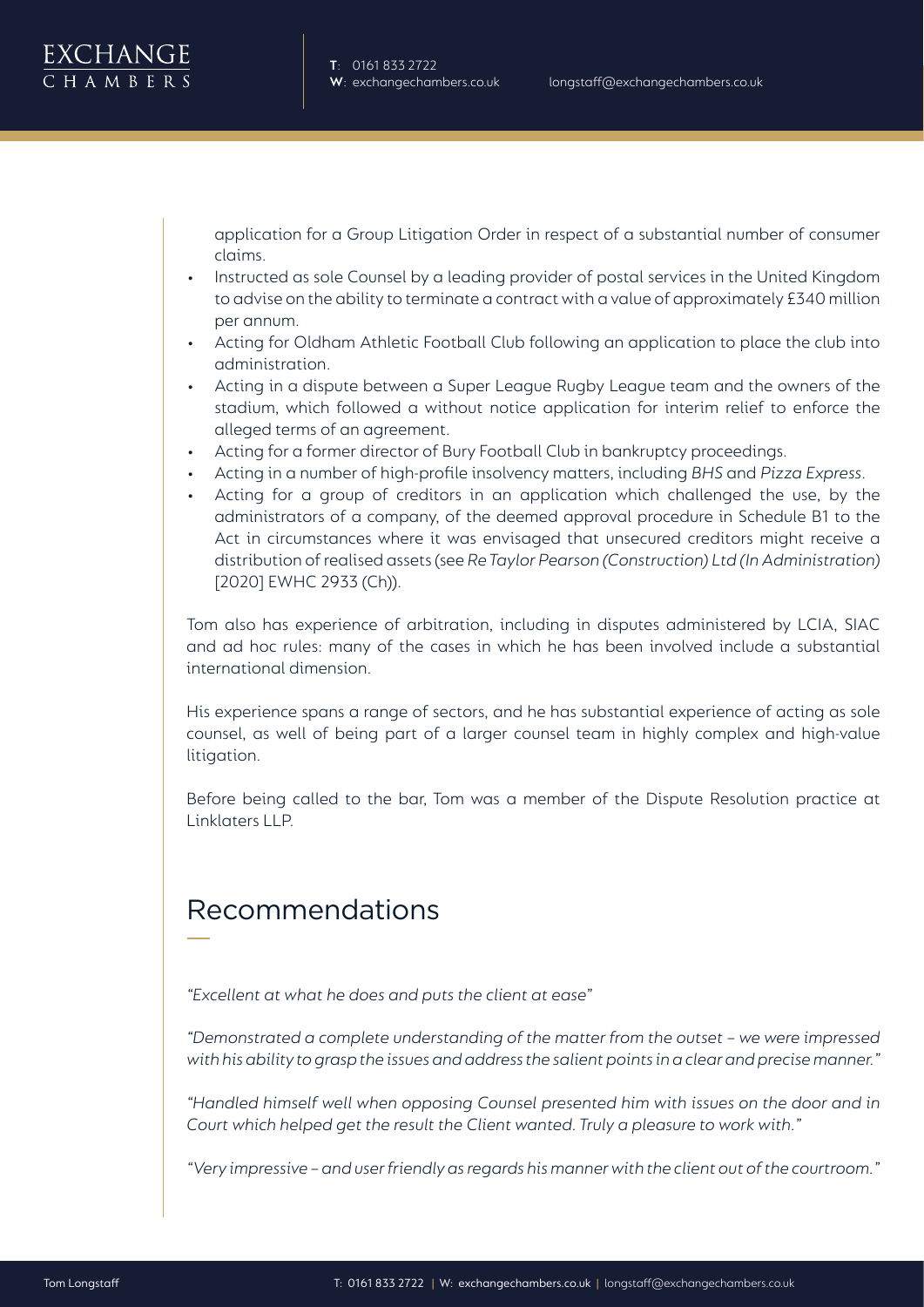### Cases

#### **Commercial**

Tom's recent practice includes:

- Advising on the practical effect of the Recast Brussels Regulation and Rome I, and the ability to enforce the judgment of a foreign court in the UK.
- Successfully acting for the Claimant in the trial of a contractual dispute in which the Defendant raised various allegations as to misrepresentation and forgery.
- Successfully acting for the Claimant in the trial of a debt claim which involved a number of issues, including whether: (1) notice of an assignment from a company in administration to the Claimant was defective; (2) the Defendant had an equitable right of set off; (3) the assignor had appointed the officers of a separate company as their agents with authority to agree a write off of the debt before it was assigned.
- Successfully acting as led junior in an appeal which determined whether a commercial contract was an enforceable Damages Based Agreement.
- Obtaining an injunction against a former employee of an IT business.
- Obtaining relief from sanction in a variety of circumstances, including as to the failure to file witness evidence and the non-payment of court fees.
- Advising on claims against high street banks pursuant to the Consumer Credit Act 1974.
- Advising a business in respect of breaches of a Joint Venture Agreement relating to shared rights over agricultural property.
- Advising a West African company on civil bribery law and data protection policy.

Further, in his practice as a solicitor before being called to the Bar, Tom was involved in a variety of high profile and high value cases, which include:

- Defending a major German bank in a £500 million dispute between a lending syndicate and high net-worth individual which alleged 'front-running' and conspiracy.
- Acting for a Belgian entity in a Judicial Review of a decision by a UK public body to abort a tender process after a multi-million-pound rail infrastructure project was abandoned.
- Acting in an arbitration on behalf of an American client against a Ukrainian hotel owner in a dispute as to the interpretation of a foreign-exchange mechanism used in a Deed of Indemnity.

#### **Insolvency**

Tom's recent practice includes:

- Regularly appearing in the applications list to apply for administration orders, and to extend the term of an administration.
- Acting for the Creditor in contested bankruptcy proceedings.
- Acting for the Liquidator in various claims against the former directors of a company